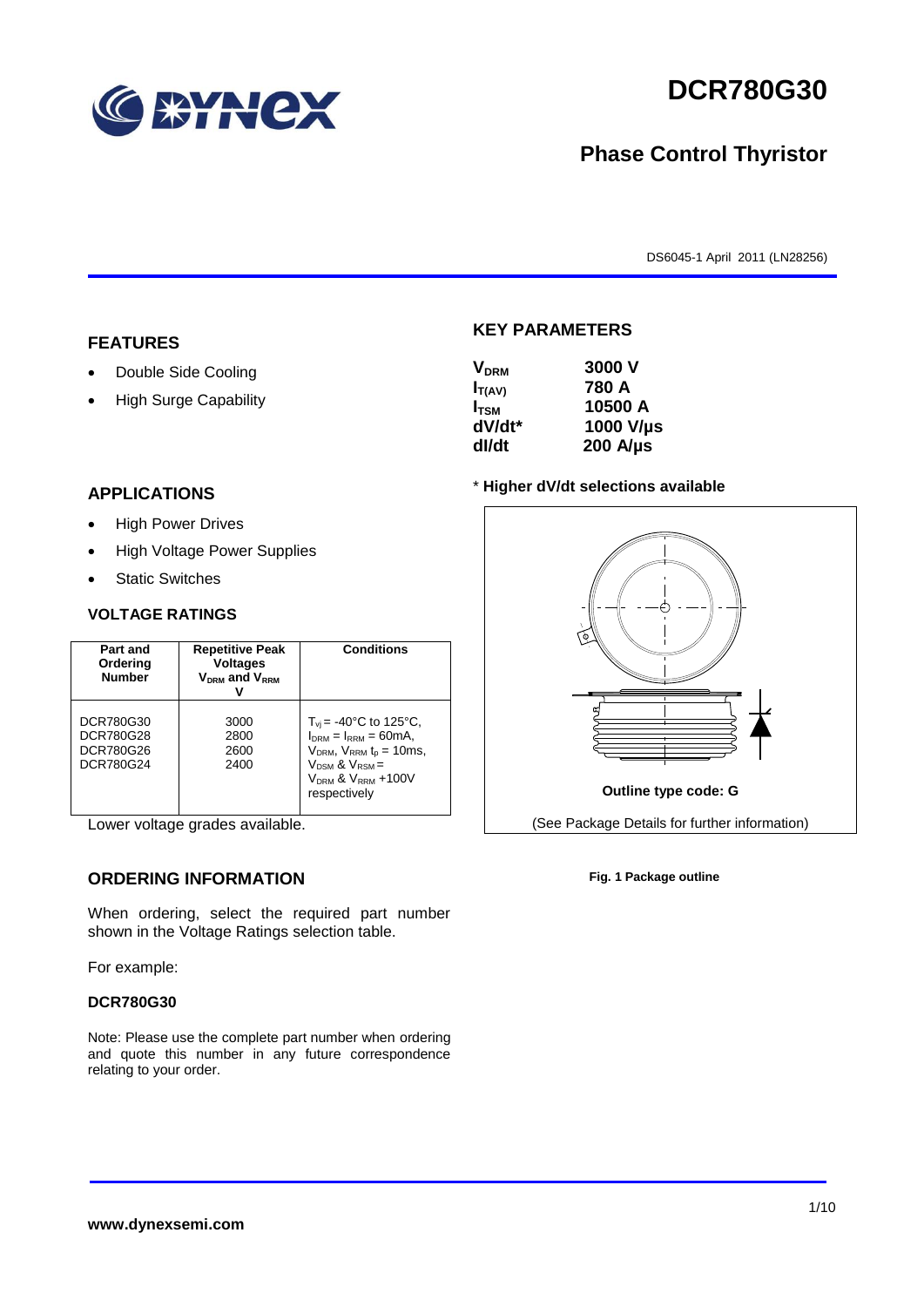

### **CURRENT RATINGS**

**Tcase = 60°C unless stated otherwise**

| Symbol             | <b>Parameter</b>                     | <b>Test Conditions</b>   | Max. | <b>Units</b> |  |  |
|--------------------|--------------------------------------|--------------------------|------|--------------|--|--|
| Double Side Cooled |                                      |                          |      |              |  |  |
| $I_{T(AV)}$        | Mean on-state current                | Half wave resistive load | 780  | A            |  |  |
| $I_{T(RMS)}$       | RMS value                            | $\overline{\phantom{a}}$ | 1220 | A            |  |  |
| Iт                 | Continuous (direct) on-state current | $\overline{\phantom{a}}$ | 1100 | Α            |  |  |

#### **SURGE RATINGS**

| Symbol       | <b>Parameter</b>                        | <b>Test Conditions</b>                           | Max.  | <b>Units</b>      |
|--------------|-----------------------------------------|--------------------------------------------------|-------|-------------------|
| <b>I</b> TSM | Surge (non-repetitive) on-state current | 10ms half sine, $T_{\text{case}} = 125^{\circ}C$ | 10.5  | kA                |
| $l^2t$       | I <sup>2</sup> t for fusing             | $V_R = 0$                                        | 0.551 | MA <sup>2</sup> S |

#### **THERMAL AND MECHANICAL RATINGS**

| Symbol           | <b>Parameter</b>                      | <b>Test Conditions</b>    |    | Min. | Max.  | <b>Units</b> |
|------------------|---------------------------------------|---------------------------|----|------|-------|--------------|
| $R_{th(i-c)}$    | Thermal resistance – junction to case | Double side cooled        | DC |      | 0.035 | °C/W         |
| $R_{th(c-h)}$    | Thermal resistance – case to heatsink | Double side cooled        | DC |      | 0.008 | °C/W         |
| $T_{\nu j}$      | Virtual junction temperature          | <b>Blocking VDRM/VRRM</b> |    |      | 125   | °C           |
| $T_{\text{stg}}$ | Storage temperature range             |                           |    | -40  | 140   | °C           |
| $F_m$            | Clamping force                        |                           |    | 12   | 18    | kN           |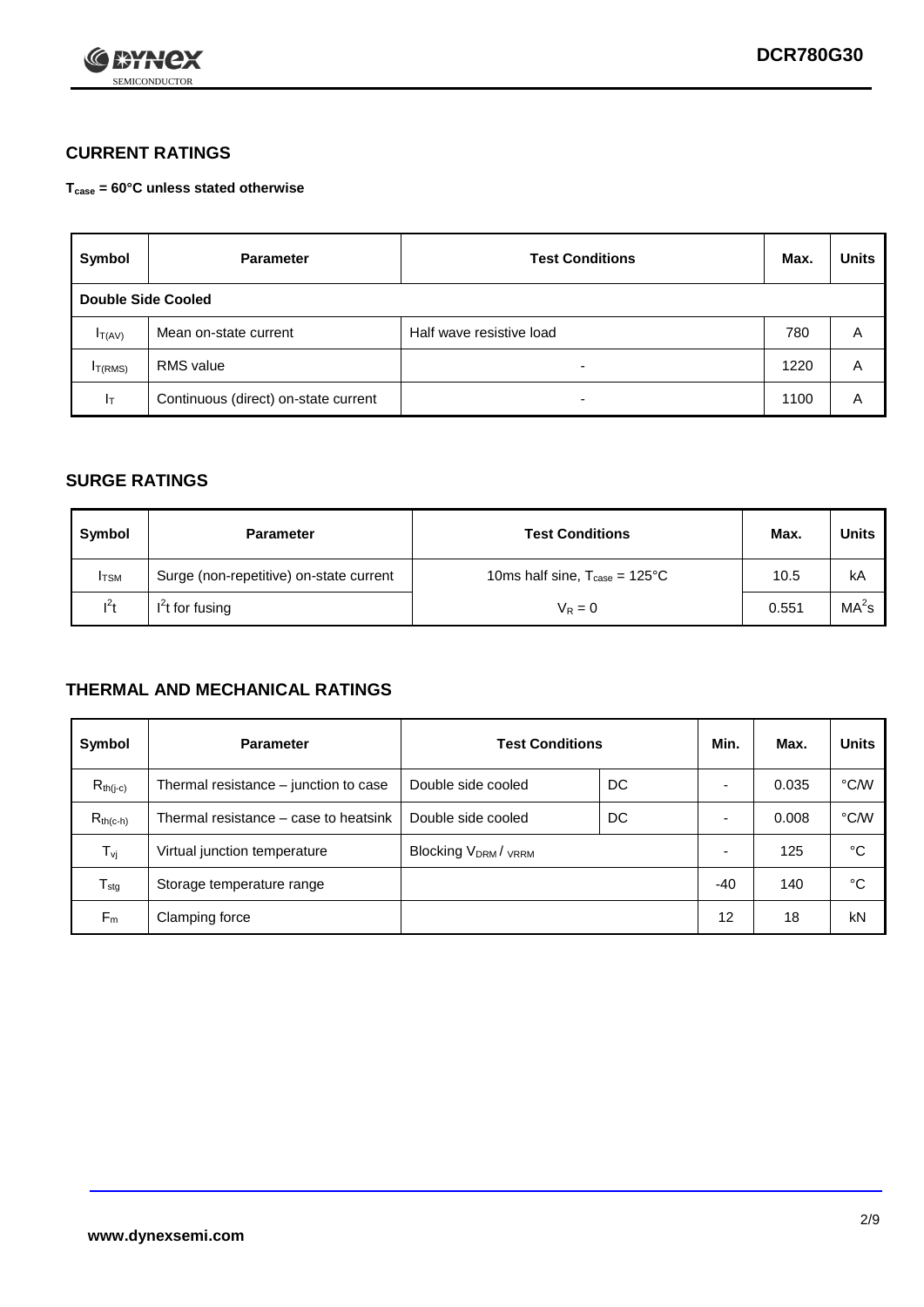

## **DYNAMIC CHARACTERISTICS**

| Symbol            | <b>Parameter</b>                              | <b>Test Conditions</b>                                                |                | Min.                     | Max.                     | <b>Units</b> |
|-------------------|-----------------------------------------------|-----------------------------------------------------------------------|----------------|--------------------------|--------------------------|--------------|
| <b>IRRM</b> /IDRM | Peak reverse and off-state current            | At $V_{RRM}/V_{DRM}$ , $T_{case} = 125^{\circ}C$                      |                | $\overline{a}$           | 60                       | mA           |
| dV/dt             | Max. linear rate of rise of off-state voltage | To 67% $V_{DRM}$ , T <sub>i</sub> = 125°C, gate open                  |                | 1000                     | $\overline{\phantom{a}}$ | $V/\mu s$    |
| dl/dt             | Rate of rise of on-state current              | From 67% V <sub>DRM</sub> to 1000A<br>Repetitive 50Hz                 |                | $\blacksquare$           | 200                      | $A/\mu s$    |
|                   |                                               | Gate source 30V, 10 $\Omega$ ,                                        | Non-repetitive | ٠                        | 1000                     | $A/\mu s$    |
|                   |                                               | $t_r$ < 0.5µs, $T_i$ = 125°C                                          |                |                          |                          |              |
| $V_T$             | On-state voltage                              | $I_T = 1500A$ , $T_{case} = 125^{\circ}C$                             |                |                          | 1.90                     | $\vee$       |
| $V_{T(TO)}$       | Threshold voltage - Low level                 | $T_{\text{case}} = 125^{\circ}C$                                      |                | ÷,                       | 1.00                     | $\vee$       |
| $r_{\text{T}}$    | On-state slope resistance - Low level         | $T_{\text{case}} = 125^{\circ}C$                                      |                | $\overline{\phantom{a}}$ | 0.60                     | $m\Omega$    |
| $t_{\rm gd}$      | Delay time                                    | $V_D = 67\%$ V <sub>DRM</sub> , gate source 30V, 10 $\Omega$          |                |                          | 3.0                      | μs           |
|                   |                                               | $t_r = 0.5 \mu s$ , $T_i = 25^{\circ}C$                               |                |                          |                          |              |
| $t_{q}$           | Turn-off time                                 | $T_i$ = 125°C, $V_R$ = 100V, dl/dt = 10A/µs,                          |                |                          | 400                      | μs           |
|                   |                                               | $dV_{DR}/dt = 20V/\mu s$ linear to 67% $V_{DRM}$                      |                |                          |                          |              |
| $Q_{\rm S}$       | Stored charge                                 | $I_T = 1000A$ , tp = 1000us, $T_i = 125$ °C,<br>$dl/dt = 10A/\mu s$ , |                |                          | 2400                     | μC           |
| $I_{RR}$          | Reverse recovery current                      |                                                                       |                | ÷,                       | 125                      | A            |
| IL.               | Latching current                              | $T_i = 25^{\circ}C$ ,                                                 |                | ÷,                       | 1                        | Α            |
| ΙH                | Holding current                               | $T_i = 25^{\circ}C,$                                                  |                |                          | 200                      | mA           |

### **GATE TRIGGER CHARACTERISTICS AND RATINGS**

| Symbol          | <b>Parameter</b>         | <b>Test Conditions</b>                       | Max. | <b>Units</b> |
|-----------------|--------------------------|----------------------------------------------|------|--------------|
| $V_{GT}$        | Gate trigger voltage     | $V_{DRM}$ = 5V, $T_{case}$ = 25°C            | 3    |              |
| V <sub>GD</sub> | Gate non-trigger voltage | At 40% $V_{DRM}$ , $T_{case} = 125^{\circ}C$ | TBD  |              |
| IGТ             | Gate trigger current     | $V_{DRM}$ = 5V, $T_{case}$ = 25°C            | 300  | mA           |
| lgd             | Gate non-trigger current | At 40% $V_{DRM}$ , $T_{case} = 125^{\circ}C$ | TBD  | mA           |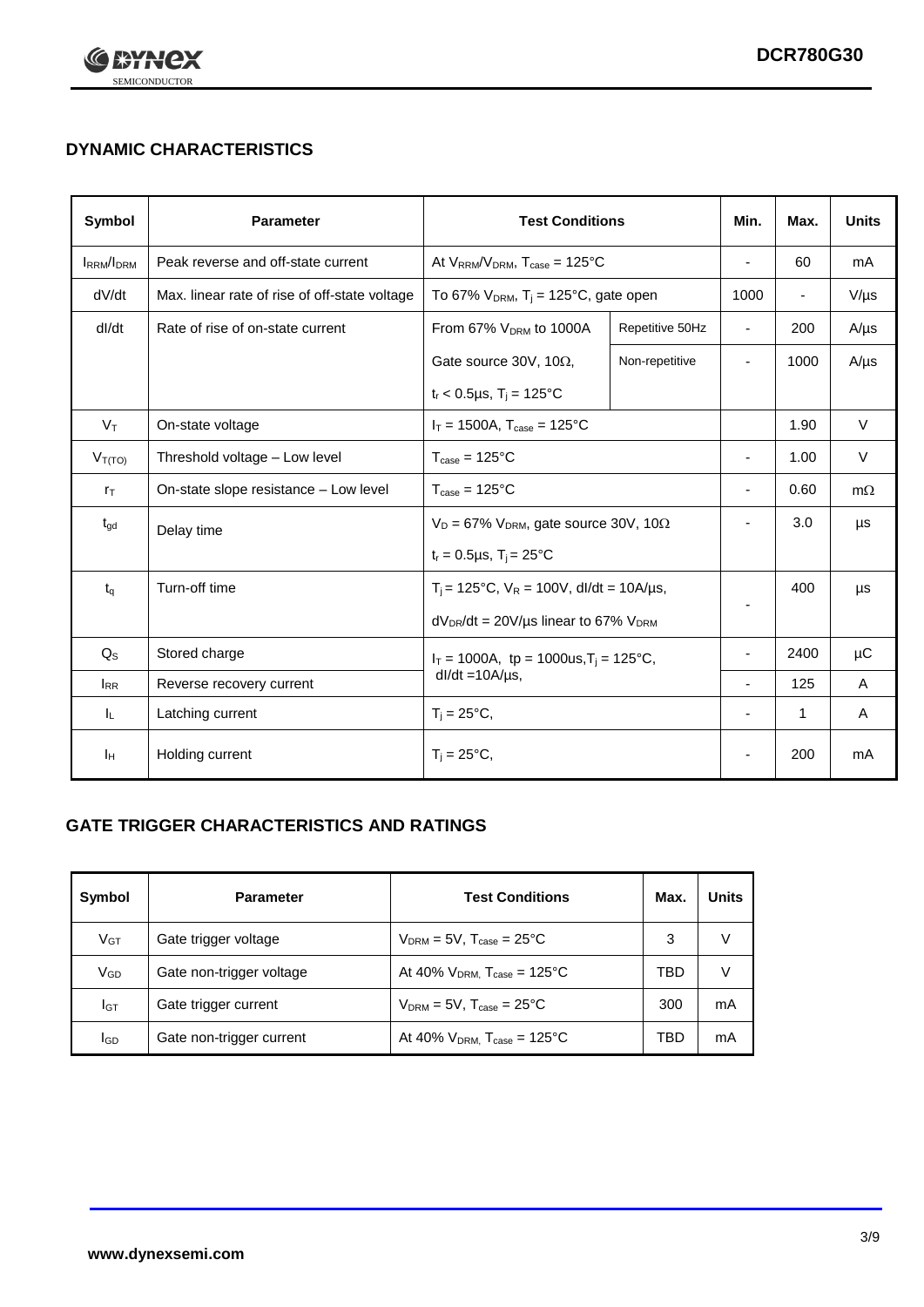

## **CURVES**



**Fig.2 Maximum &minimum on-state characteristics**



**Fig.3 Maximum (limit) transient thermal impedance – junction to case (°C/W)**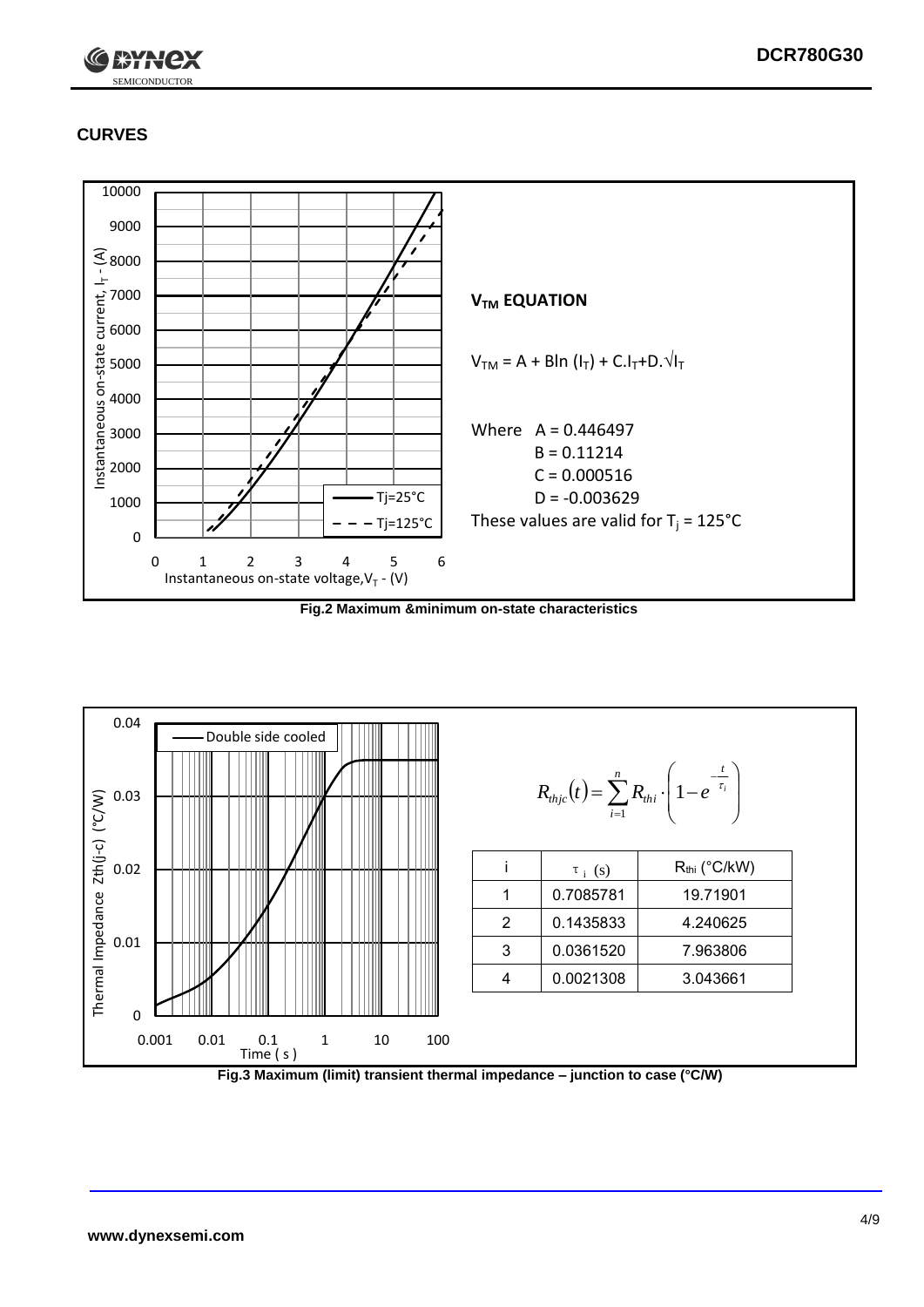



**double side cooled – rectangular wave**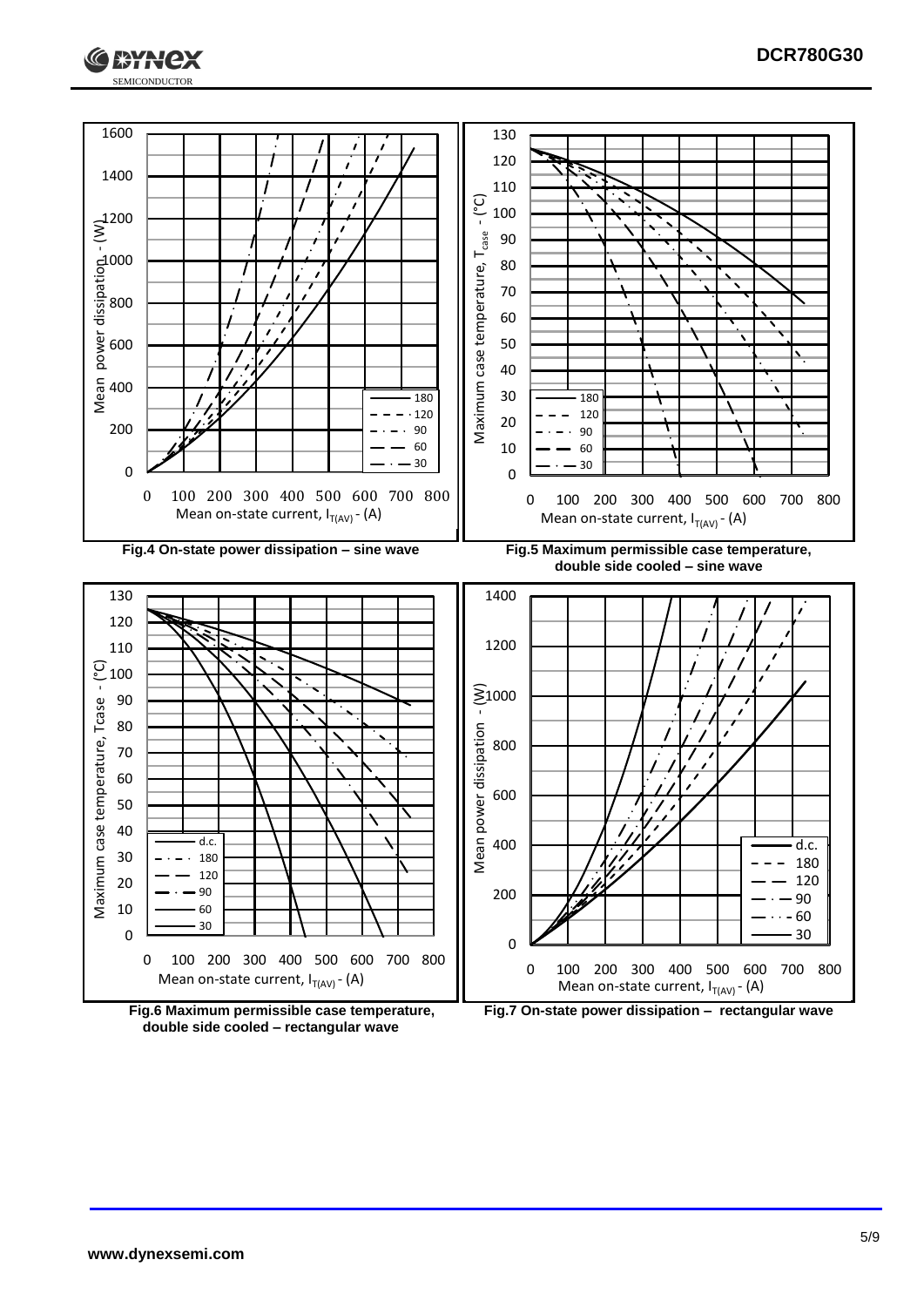

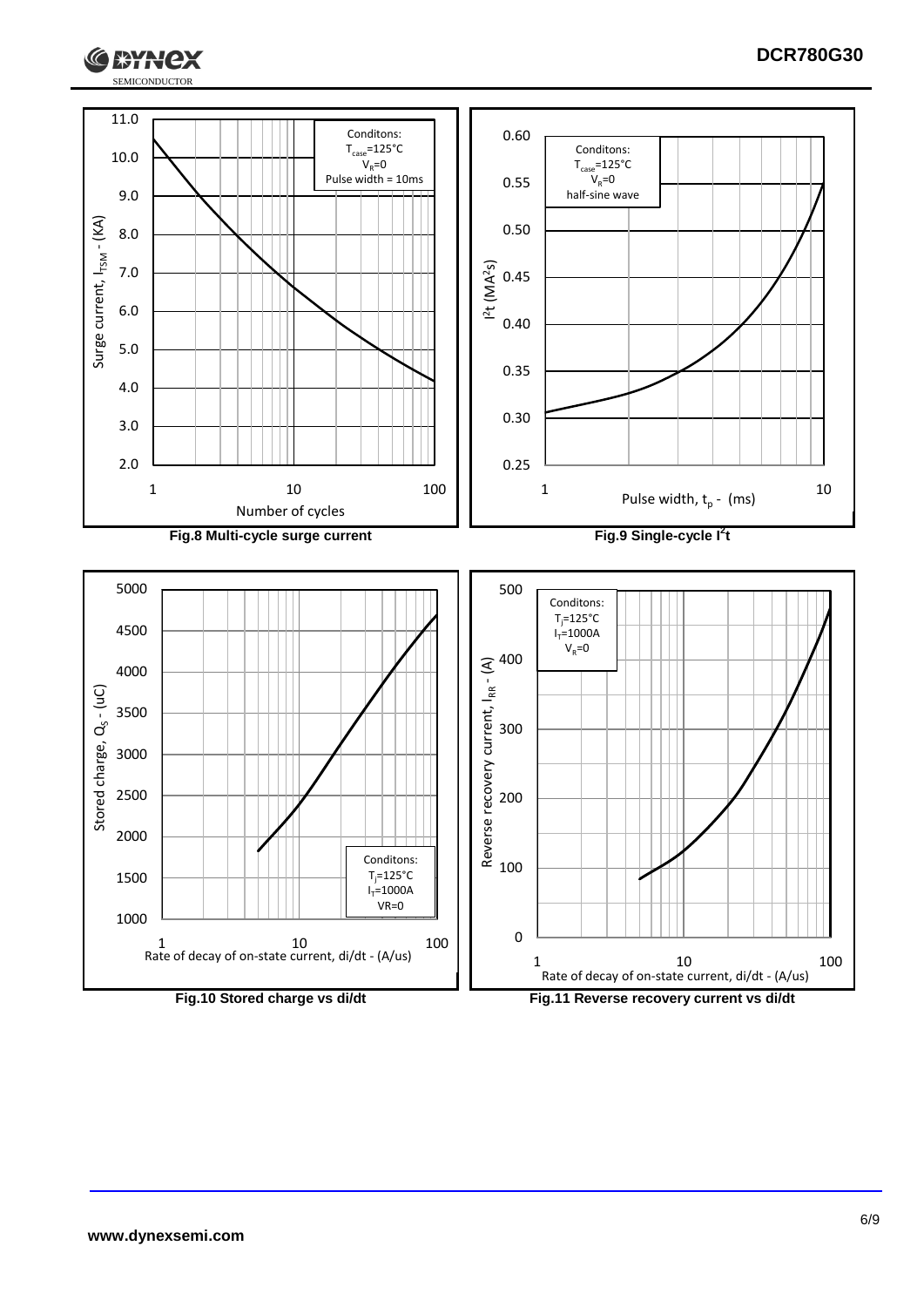

**Fig.12 Gate characteristics**



**Fig.13 Gate characteristics**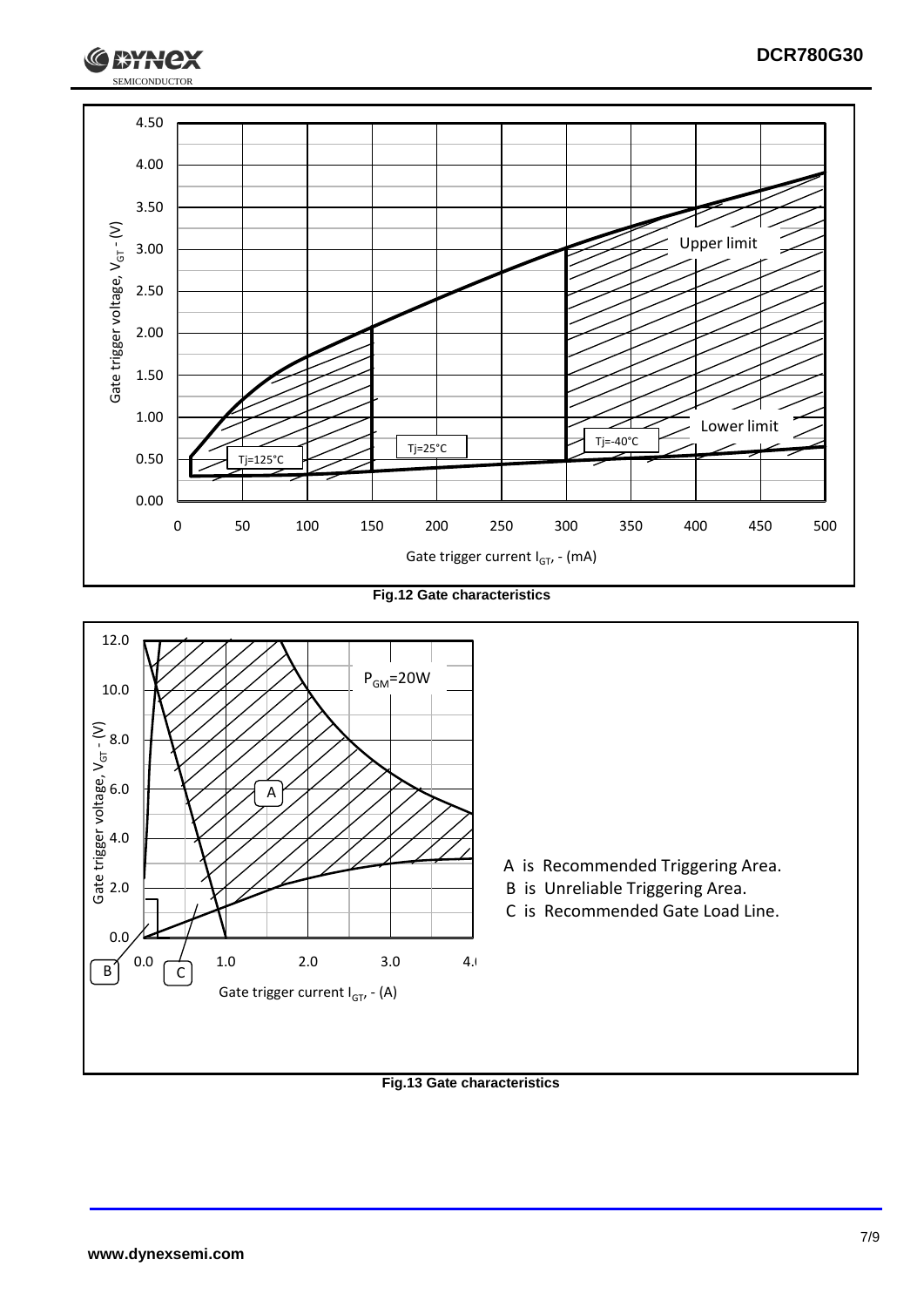

## **PACKAGE DETAILS**

For further package information, please contact Customer Services. All dimensions in mm, unless stated otherwise. DO NOT SCALE.



**Fig.14 Package outline**